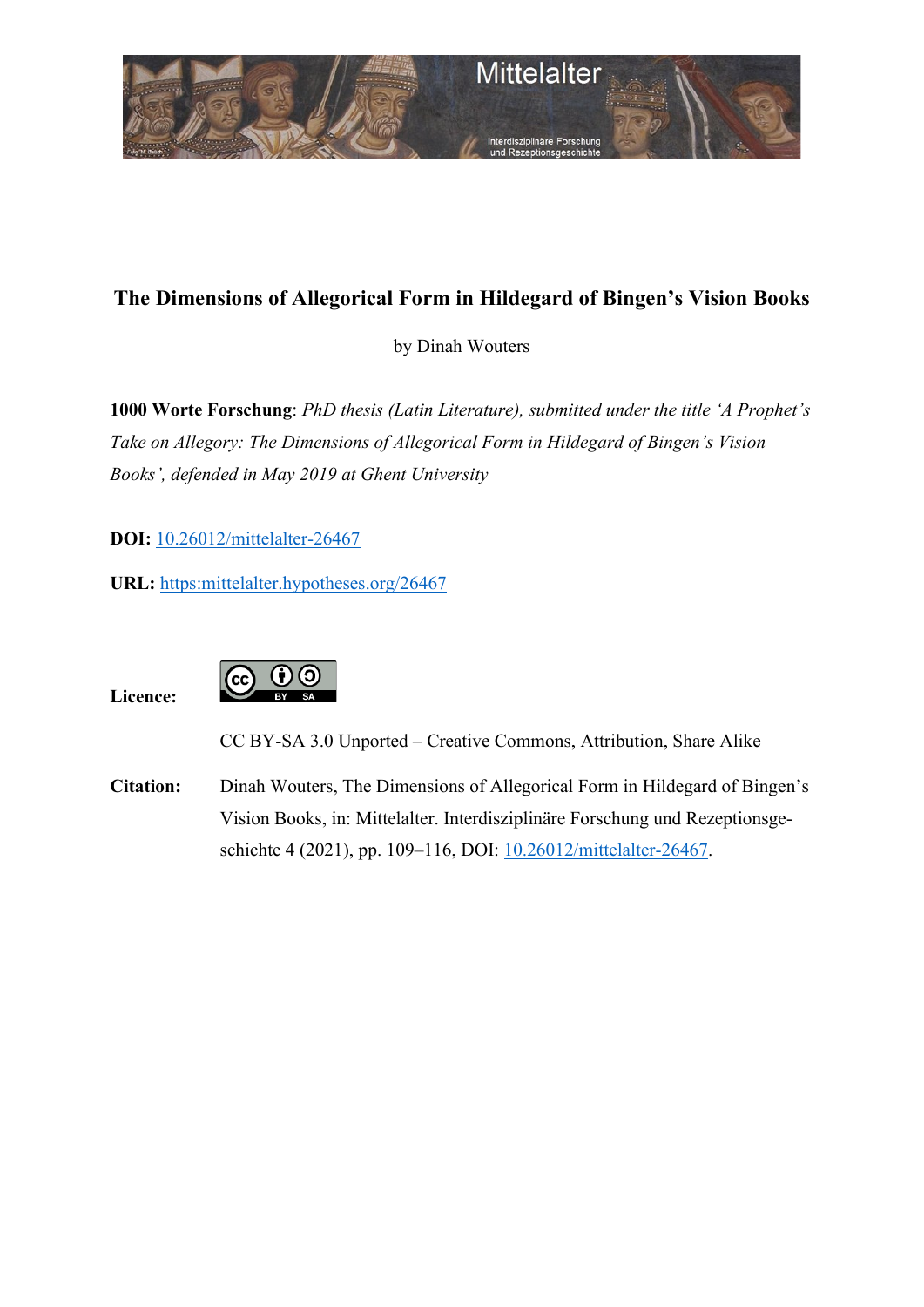## English version

## (deutsche Version auf S.114–117)

Hildegard of Bingen (1098-1179) wrote three books of visions: Scivias, Liber vitae meritorum (The Book of the Rewards of Life), and Liber divinorum operum (The Book of Divine Works). A plethora of studies explores the theological content of these works. Despite all the scholarly attention, however, it has always proven difficult to situate Hildegard in relation to other thinkers. This is especially true as far as her contemporaries are concerned. Her texts seem purposefully to prevent one from such identifications. My dissertation builds on the previous studies of Hildegard's theology but also pays attention to its literary form. I employ the framework of New Formalism, a theoretical viewpoint that proposes a concept of form encompassing both literary and non-literary structures and patterns. I argue that it is possible to relate the literary forms of the vision books, specifically allegory and allegoresis, not only to the ideas found in the vision books but also to contemporary trends in exegesis and philosophy.



**Fig. 1:** *Copy of Liber Divinorum Operum, 1210–1230, Lucca. Biblioteca Statale di Lucca, Ms. 1942, fol. 38r. Digitized by Internet Culturale: [http://www.internetculturale.it/jmms/ic](http://www.internetculturale.it/jmms/iccuviewer/iccu.jsp?id=oai%3Awww.internetculturale.sbn.it%2FTeca%3A20%3ANT0000%3ALU0022_ms.1942&mode=all&teca=MagTeca+-+ICCU&viewType=onepage&mediaType=image&objectIndex=84)[cuviewer/iccu.jsp?id=oai%3Awww.internetcul](http://www.internetculturale.it/jmms/iccuviewer/iccu.jsp?id=oai%3Awww.internetculturale.sbn.it%2FTeca%3A20%3ANT0000%3ALU0022_ms.1942&mode=all&teca=MagTeca+-+ICCU&viewType=onepage&mediaType=image&objectIndex=84)[turale.sbn.it%2FTeca%3A20%3ANT0000%3ALU0022\\_ms.19](http://www.internetculturale.it/jmms/iccuviewer/iccu.jsp?id=oai%3Awww.internetculturale.sbn.it%2FTeca%3A20%3ANT0000%3ALU0022_ms.1942&mode=all&teca=MagTeca+-+ICCU&viewType=onepage&mediaType=image&objectIndex=84) [42&mode=all&teca=MagTeca+-+ICCU&viewType=onep](http://www.internetculturale.it/jmms/iccuviewer/iccu.jsp?id=oai%3Awww.internetculturale.sbn.it%2FTeca%3A20%3ANT0000%3ALU0022_ms.1942&mode=all&teca=MagTeca+-+ICCU&viewType=onepage&mediaType=image&objectIndex=84)[age&mediaType=image&objectIndex=84](http://www.internetculturale.it/jmms/iccuviewer/iccu.jsp?id=oai%3Awww.internetculturale.sbn.it%2FTeca%3A20%3ANT0000%3ALU0022_ms.1942&mode=all&teca=MagTeca+-+ICCU&viewType=onepage&mediaType=image&objectIndex=84) (Accessed on April 19, 2021) License: [CC BY-NC-SA 3.0.](https://creativecommons.org/licenses/by-nc-sa/3.0/it/deed.it)*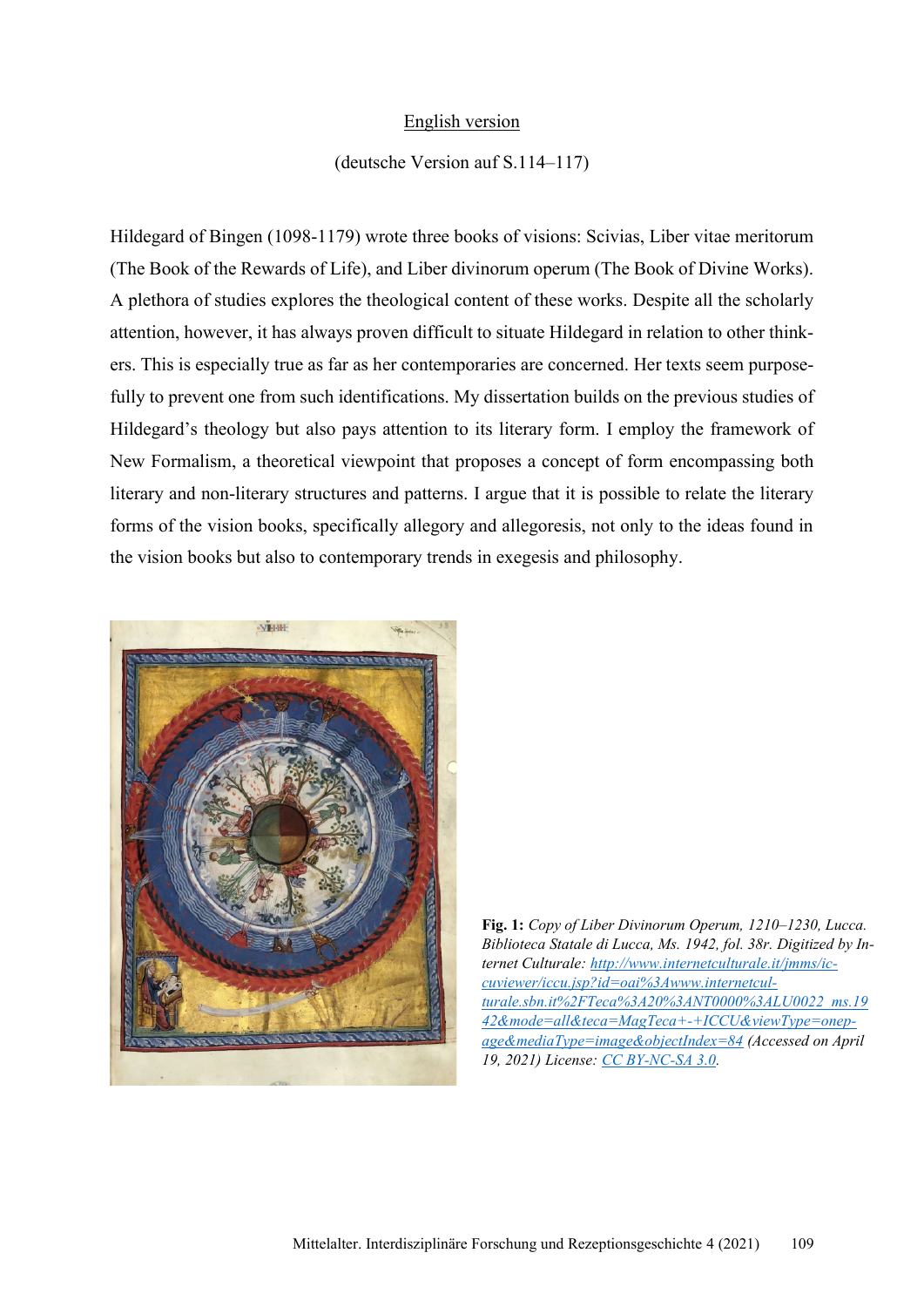## **Forms**

The vision books are characterised by a unique mix of generic forms. Each book consists of a series of visions in the allegorical style of the Old Testament prophets. These visions are framed by a prophetic voice in dialogue with God. Each allegorical vision is followed by a careful allegorical exegesis (allegoresis) of the symbolical elements it contains. Each complete vision book contains an overview of theological knowledge arranged according to the stages of revelation history. In sum, the vision books combine the genres of biblical exegesis, prophetic vision, and theological summa.

The research question of my dissertation is whether this unique literary form, apart from being an exponent of the long literary tradition of prophetical allegorical visions as we find them in the Bible, is also an expression of newly emergent theological and philosophical ideas. In the twelfth century, allegory was a contested domain. In early scholasticism, there was a renewed emphasis on keeping 'excessive allegorizations' of Scripture in check by taking literal exegesis as the basis for allegoresis. Furthermore, allegorical exegesis was extended to non-biblical texts, although not without some contention over whether 'veiled' language can produce legitimate knowledge. It is unlikely that anyone writing allegory in this period would not have been conscious of these issues.

#### **The words of the vision**

Hildegard's allegorical form shows a preoccupation with the linguistic level of the word. The word, and not the sentence, is the element on which the exegesis focuses. I compare Hildegard's allegorical method to the peculiar form of exegesis that Hildegard applies in her collection of homilies on the Gospels. There, she adds her exegetical explanations to the biblical text itself, proceeding word-by-word or phrase-by-phrase, a method that has been likened to the scholastic catena- or chain-commentary.

I link this focus on the linguistic level of the word to theories about language and knowledge that we find in the vision books. When Hildegard discusses language, she talks about how language works in cognition, not in texts. And when she talks about thought, she proclaims language to be the only medium of cognition. These ideas do not square with the established scholarly image of Hildegard as someone who merely summarises traditional monastic theology. Rather, she seems to respond to developments in contemporary philosophy, namely the shift from treating language in its written form to considering language the medium of thought. The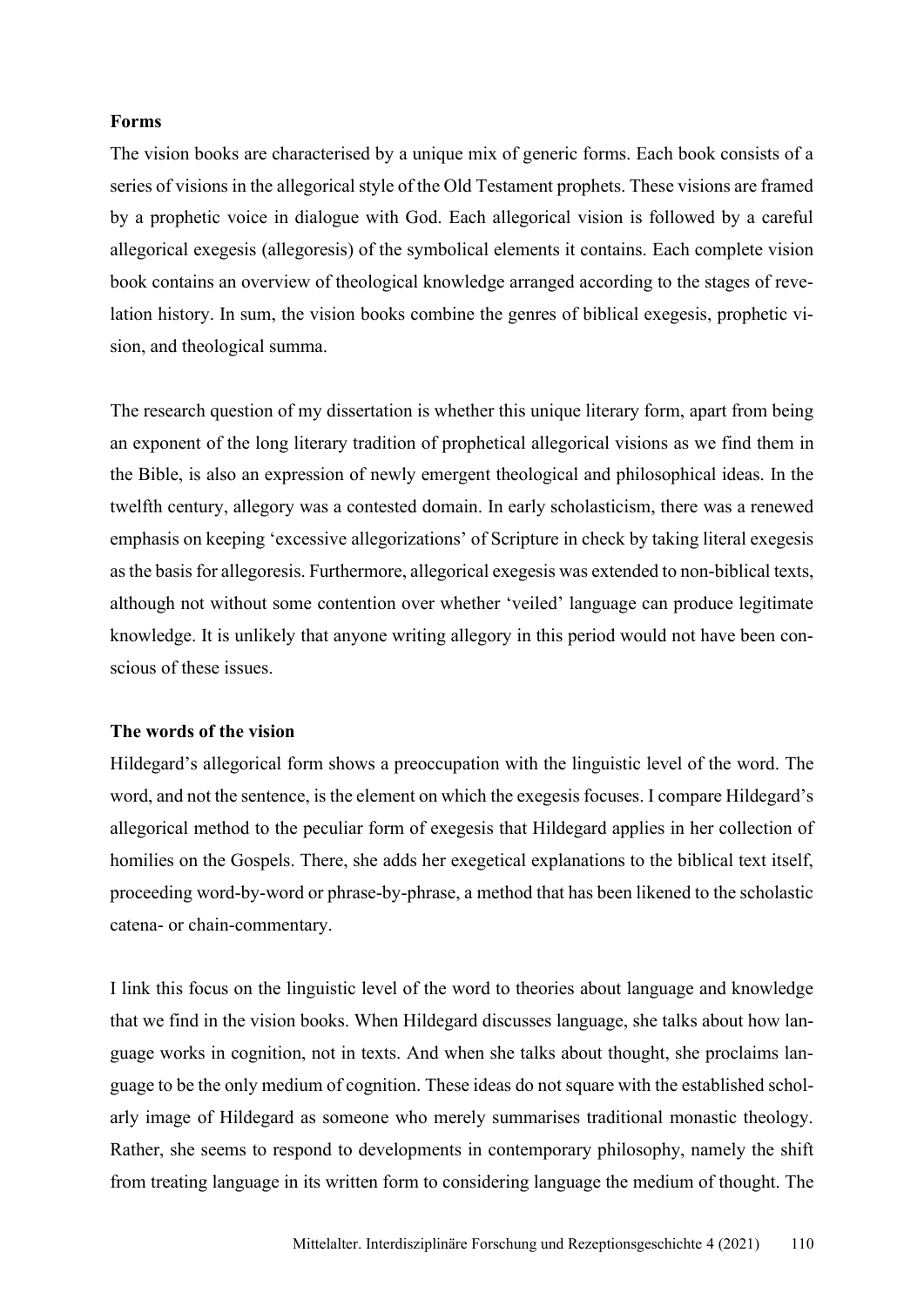presence of these correspondences in Hildegard's texts indicates that she was preoccupied with how language works and how it can be truthful.

There are remarkable parallels between how Hildegard describes the cognitive transfer from allegorical meaning to its interpretation and the interaction between allegory and allegoresis in her visions. Therefore, it seems that the form of the visions is meant not only to represent the exchange between a prophet and her God but also a human thought process.

## **Allegory as language and thought**

The twelfth century ushered in many profound changes in philosophy, including the shift towards rethinking the entire domain of allegorical hermeneutics. Augustine had once taken the discipline of rhetoric and turned it into a Christian hermeneutics, giving a central role to allegorical hermeneutics. Pre-scholastic thinkers of the twelfth century converted this allegorical way of reading into theories of cognition, language, and epistemology. As a result, the composition of allegory and allegoresis became involved in these theoretical fields as well. The same can be said for biblical allegory and for allegorical language in general.

For instance, philosophers questioned the grounds on which the exceptional status of the Bible was based. Since the beginning of Christian exegesis, this exceptional status was attributed to the allegorical nature of the Biblical texts, which were believed to express multiple meanings at the same time, both through the foreshadowing of historical events and through figurative speech. However, the Bible does not hold a monopoly on allegory, a realization that was problematized for the first time during the twelfth century. Authors began writing new philosophical allegories, and exegetes began reading non-biblical texts in an allegorical way.

To these novel developments can be added the claim of language philosophy that human language is actually always allegorical when it speaks about God, because every linguistic expression is inadequate and improper when applied to God, who is beyond human knowledge. The reaction to this insight is not silence but the philosophical project to optimise language and to find the best possible way to speak about God. I believe that Hildegard's books of visions are part of a similar project, albeit from a different perspective, namely that of the visionary prophet and monastic theologian. The form of Hildegard's allegories reveals a similar reaction to the questioning of old certainties. Allegory is no longer self-evidently truthful but has to be shaped in a certain manner to be so.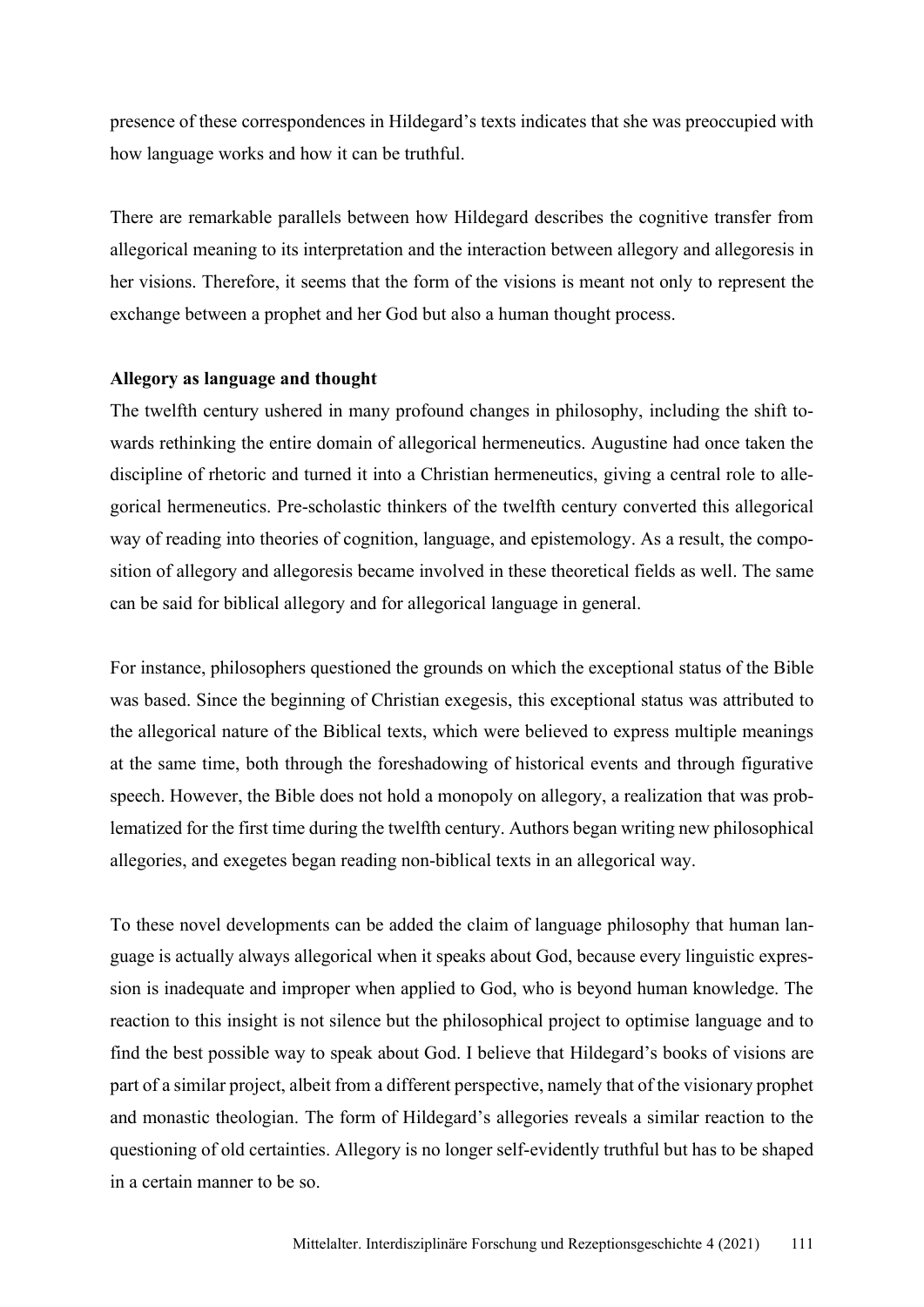In conclusion, my dissertation shows that Hildegard did not only use allegory in her books of visions but also theorized her use of the literary form. It demonstrates that Hildegard employed traditional forms of knowledge – prophecy, vision, monastic theology, allegorical hermeneutics – in startlingly innovative ways by combining them and giving them new relevance for her own time.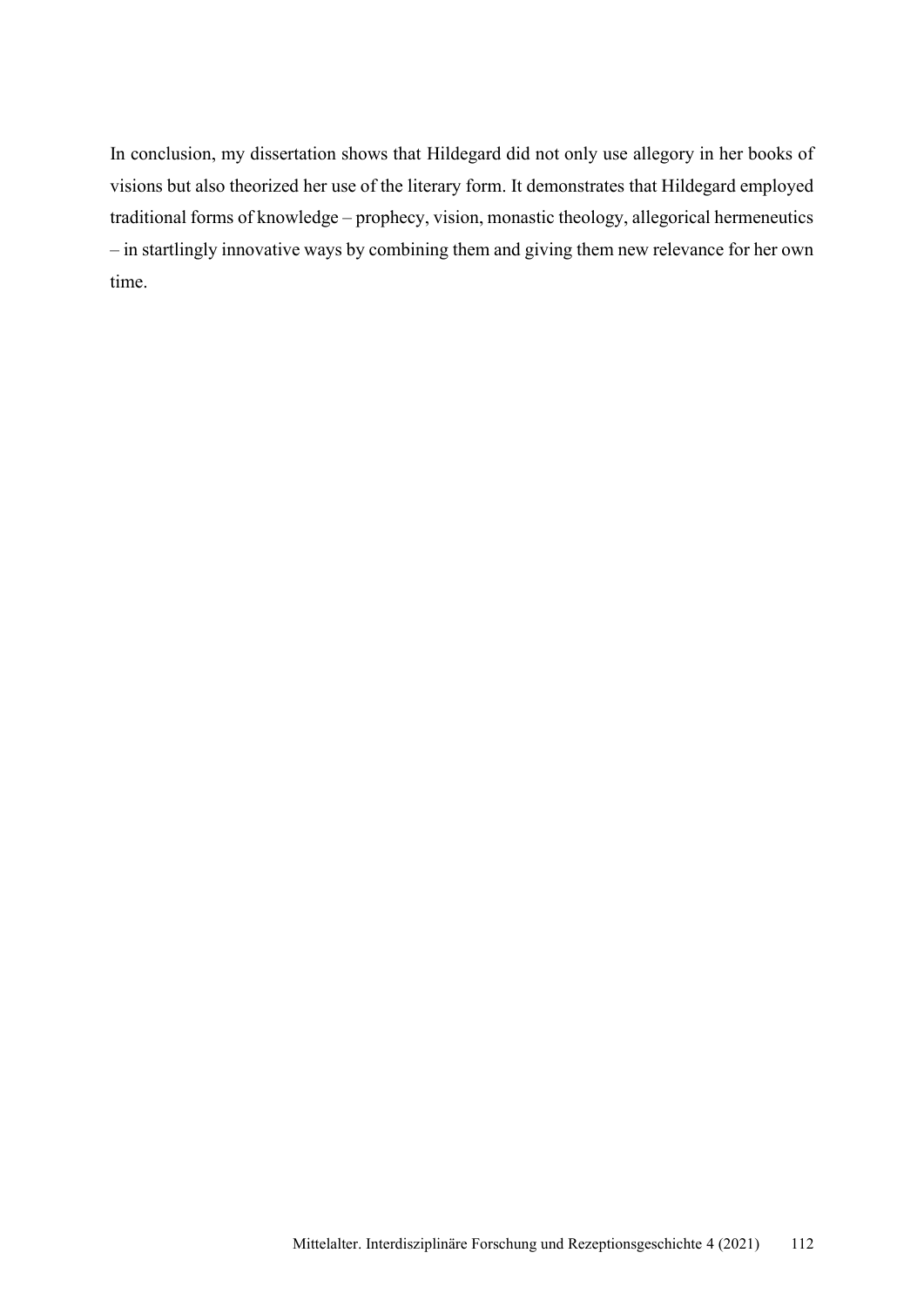### Deutsche Version

#### (English version on pp. 108–113)

Hildegard von Bingen (1098-1179) hat drei Visionsbücher verfasst: Scivias, Liber vitae meritorum (Das Buch der Lebensverdienste) und Liber divinorum operum (Das Buch vom Wirken Gottes). Eine Fülle von Studien erforscht diese Werke im Hinblick auf ihren theologischen Inhalt. Trotz aller wissenschaftlichen Aufmerksamkeit hat es sich jedoch immer als schwierig erwiesen, Hildegard in Beziehung zu anderen Denker\*innen zu setzen. Dies gilt insbesondere für ihre Zeitgenoss\*innen. Ihre Texte scheinen sich solchen Vergleichen gewollt zu entziehen. Meine Dissertation baut auf den bisherigen Studien zur Theologie Hildegards auf, beachtet aber zusätzlich dazu auch ihre literarische Form. Aus der Perspektive des Neuen Formalismus, dessen Formbegriff sowohl literarische als auch nicht-literarische Strukturen und Muster umfasst, versuche ich, die literarischen Formen der Visionsbücher, insbesondere Allegorie und Allegorese, nicht nur mit Ideen in den Visionsbüchern selbst, sondern auch mit zeitgenössischen Strömungen von Exegese und Philosophie zu verbinden.



**Abb 1:** *Kopie des Liber Divinorum Operum, 1210–1230, Lucca. Biblioteca Statale di Lucca, Ms. 1942, fol. 38r. Digitalisiert durch Internet Culturale: [http://www.inter](http://www.internetculturale.it/jmms/iccuviewer/iccu.jsp?id=oai%3Awww.internetculturale.sbn.it%2FTeca%3A20%3ANT0000%3ALU0022_ms.1942&mode=all&teca=MagTeca+-+ICCU&viewType=onepage&mediaType=image&objectIndex=84)[netculturale.it/jmms/iccuvie](http://www.internetculturale.it/jmms/iccuviewer/iccu.jsp?id=oai%3Awww.internetculturale.sbn.it%2FTeca%3A20%3ANT0000%3ALU0022_ms.1942&mode=all&teca=MagTeca+-+ICCU&viewType=onepage&mediaType=image&objectIndex=84)[wer/iccu.jsp?id=oai%3Awww.internetcultur](http://www.internetculturale.it/jmms/iccuviewer/iccu.jsp?id=oai%3Awww.internetculturale.sbn.it%2FTeca%3A20%3ANT0000%3ALU0022_ms.1942&mode=all&teca=MagTeca+-+ICCU&viewType=onepage&mediaType=image&objectIndex=84)[ale.sbn.it%2FTeca%3A20%3ANT0000%3ALU0022\\_ms.1](http://www.internetculturale.it/jmms/iccuviewer/iccu.jsp?id=oai%3Awww.internetculturale.sbn.it%2FTeca%3A20%3ANT0000%3ALU0022_ms.1942&mode=all&teca=MagTeca+-+ICCU&viewType=onepage&mediaType=image&objectIndex=84) [942&mode=all&teca=MagTeca+-](http://www.internetculturale.it/jmms/iccuviewer/iccu.jsp?id=oai%3Awww.internetculturale.sbn.it%2FTeca%3A20%3ANT0000%3ALU0022_ms.1942&mode=all&teca=MagTeca+-+ICCU&viewType=onepage&mediaType=image&objectIndex=84) [+ICCU&viewType=onepage&mediaType=image&objec](http://www.internetculturale.it/jmms/iccuviewer/iccu.jsp?id=oai%3Awww.internetculturale.sbn.it%2FTeca%3A20%3ANT0000%3ALU0022_ms.1942&mode=all&teca=MagTeca+-+ICCU&viewType=onepage&mediaType=image&objectIndex=84)[tIndex=84](http://www.internetculturale.it/jmms/iccuviewer/iccu.jsp?id=oai%3Awww.internetculturale.sbn.it%2FTeca%3A20%3ANT0000%3ALU0022_ms.1942&mode=all&teca=MagTeca+-+ICCU&viewType=onepage&mediaType=image&objectIndex=84) (Letzter Zugriff: 19. April 2021) Lizenz[: CC](https://creativecommons.org/licenses/by-nc-sa/3.0/it/deed.it)  [BY-NC-SA 3.0.](https://creativecommons.org/licenses/by-nc-sa/3.0/it/deed.it)*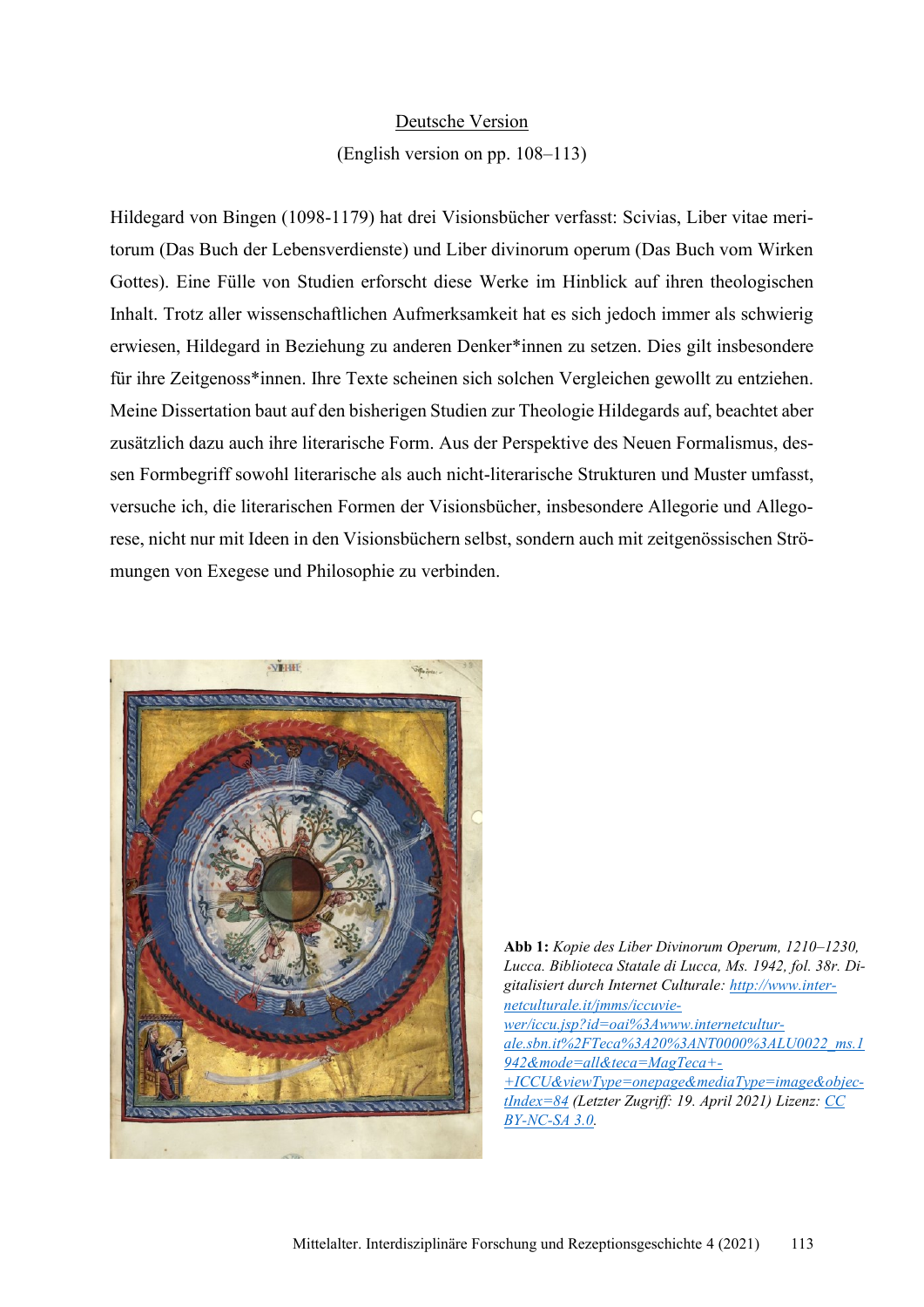## **Formen**

Die Visionsbücher zeichnen sich durch eine einzigartige Mischung von Gattungen aus. Jedes Buch besteht aus einer Reihe von Visionen im allegorischen Stil der alttestamentlichen Propheten. Diese Visionen werden eingerahmt von einer prophetischen Stimme im Dialog mit Gott. Auf jede allegorische Vision folgt eine sorgfältige allegorische Exegese (Allegorese) der darin enthaltenen symbolischen Elemente. Jedes vollständige Visionsbuch enthält einen Überblick über fast alle Bereiche der Theologie, geordnet nach den Stufen der Offenbarungsgeschichte. Zusammengefasst lässt sich sagen, die Visionsbücher verbinden die Genres der biblischen Exegese, der prophetischen Vision und der theologischen Summa.

Die Forschungsfrage meiner Dissertation ist, ob diese einzigartige literarische Form, abgesehen davon, dass sie eine Vertreterin der langen literarischen Tradition der prophetischen allegorischen Visionen ist, wie wir sie in der Bibel finden, auch Ausdruck neu entstehender theologischer und philosophischer Ideen ist. Im zwölften Jahrhundert waren sowohl die sprachliche Form der Allegorie als auch die allegorische Hermeneutik umstritten. In der frühen Scholastik gab es eine erneute Betonung der Unerwünschtheit "exzessiver Allegorisierungen" der Sprache, weshalb man die wörtliche Exegese als Grundlage für die Allegorese nahm. Darüber hinaus wurde die allegorische Exegese auf nichtbiblische Texte ausgedehnt, wenn auch nicht ohne eine Kontroverse darüber auszulösen, ob "verschleierte" Sprache legitimes Wissen hervorbringen kann. Es ist unwahrscheinlich, dass jemand, der zu dieser Zeit Allegorien schrieb, sich dieser Fragen nicht bewusst gewesen ist.

#### **Die Worte der Vision**

Hildegards allegorische Form zeigt eine Beschäftigung mit dem einzelnen Wort und nicht mit ganzen Sätzen, zum Beispiel in der Exegese. Ich vergleiche Hildegards allegorische Methode mit der besonderen Form der Exegese, die sie in ihrer Predigtsammlung zu den Evangelien anwendet. Dort verbindet Hildegard ihre exegetischen Erklärungen mit dem biblischen Text selbst, indem sie Wort für Wort oder Satz für Satz vorgeht: eine Methode, die verglichen wird mit dem scholastischen Katena- oder Kettenkommentar.

Ich verbinde den Fokus auf das einzelne Wort mit den Theorien über Sprache und Wissen, die wir aus den Visionsbüchern entnehmen können. Wenn Hildegard über Sprache redet, dann geht es darum, wie Sprache in der Kognition funktioniert, nicht in Texten. Und wenn sie über das Denken spricht, verkündet sie, dass die Sprache das einzige Medium der Erkenntnis sei. Diese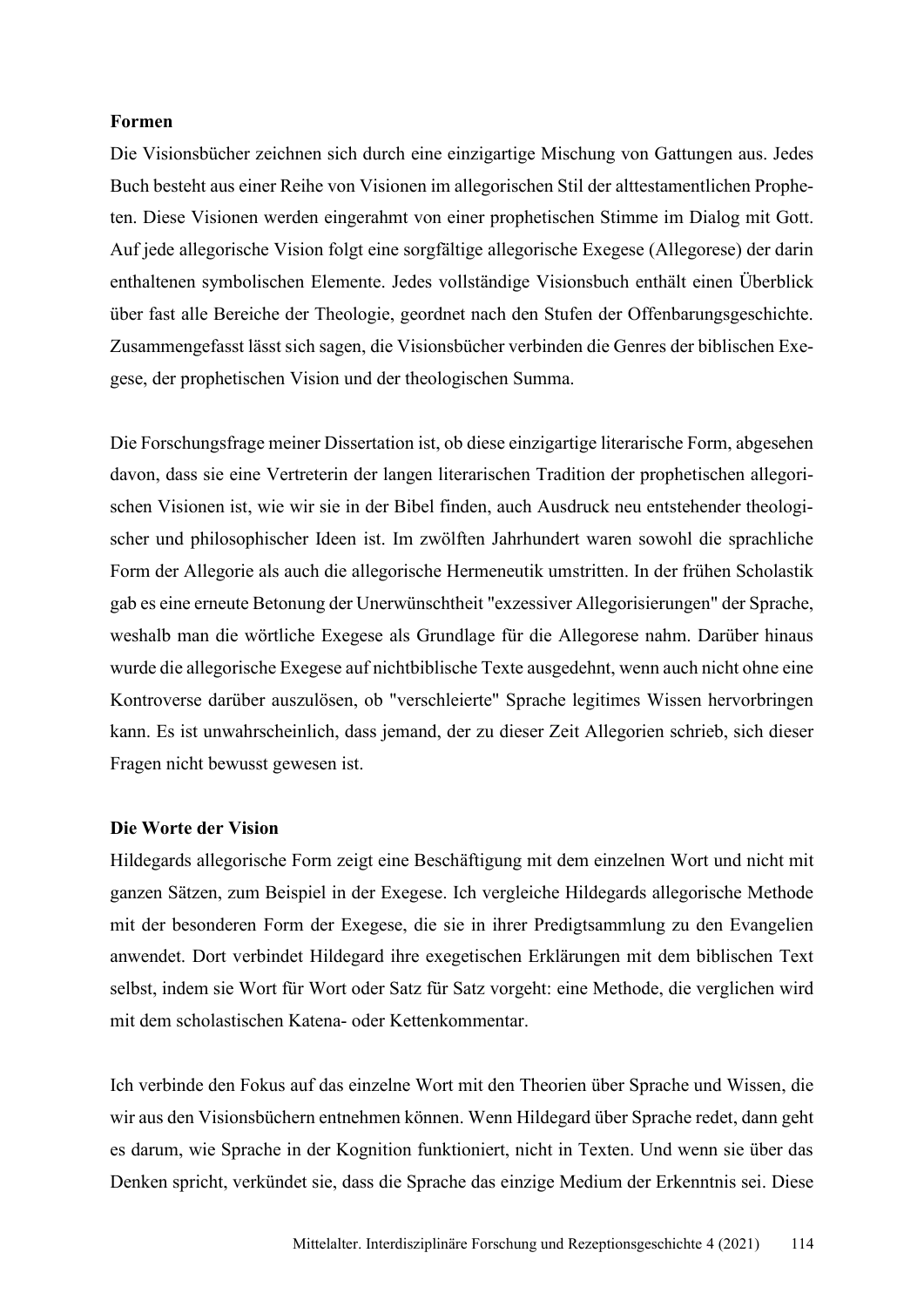Ideen passen nicht in das etablierte wissenschaftliche Bild von Hildegard als jemand, die lediglich die traditionelle monastische Theologie zusammenfasst. Vielmehr scheint sie auf Entwicklungen in der zeitgenössischen Philosophie zu reagieren, nämlich auf die Verschiebung der Behandlung von Sprache in ihrer schriftlichen Form hin zur Betrachtung von Sprache als Medium des Denkens. Das Vorhandensein dieser Entsprechungen in Hildegards Texten weist darauf hin, dass sie sich damit beschäftigte, wie Sprache funktioniert und Wahrheit vermittelt.

Es gibt auffällige Parallelen zwischen der Art und Weise, mit der Hildegard den kognitiven Transfer von allegorischer Bedeutung zu ihrer Interpretation beschreibt, und der Interaktion zwischen Allegorie und Allegorese in ihren Visionen. Es scheint also, dass die Form der Visionen nicht nur den Austausch zwischen einer Prophetin und ihrem Gott darstellen soll, sondern auch den menschlichen Denkprozess.

## **Allegorie als Sprache und Denken**

Das zwölfte Jahrhundert brachte viele tiefgreifende Veränderungen in der Philosophie mit sich, darunter auch ein Umdenken im gesamten Bereich der allegorischen Hermeneutik. Augustinus hatte einst die Disziplin der Rhetorik in eine christliche Hermeneutik verwandelt, wobei er der allegorischen Hermeneutik eine zentrale Rolle zuwies. Vorscholastische Denker des zwölften Jahrhunderts setzten diese allegorische Leseweise in Theorien der Kognition, der Sprache und der Epistemologie um. Infolgedessen wurde die Komposition von Allegorie und Allegorese auch in diese theoretischen Felder einbezogen. Das Gleiche gilt für die biblische Allegorie und für allegorische Sprache im Allgemeinen.

So hinterfragten Philosoph\*innen die Gründe, auf denen der Ausnahmestatus der Bibel beruhte. Seit den Anfängen der christlichen Exegese wurde dieser außergewöhnliche Status auf die allegorische Natur der biblischen Texte zurückgeführt, von denen man glaubte, dass sie mehrere Bedeutungen ausdrücken, sowohl durch Typologie als durch bildhafte Sprache. Die Bibel hat jedoch kein Monopol auf Allegorie. Diese Erkenntnis wurde im zwölften Jahrhundert zum ersten Mal problematisiert. Autor\*innen und Exeget\*innen fingen an, neue philosophische Allegorien zu schreiben und außerbiblische Texte allegorisch zu lesen.

Zu diesen neuen Entwicklungen kommt die Behauptung der Sprachphilosophie hinzu, dass die menschliche Sprache eigentlich immer allegorisch ist, wenn sie von Gott spricht, weil jeder sprachliche Ausdruck unangemessen und unpassend ist, wenn er auf Gott angewendet wird, der